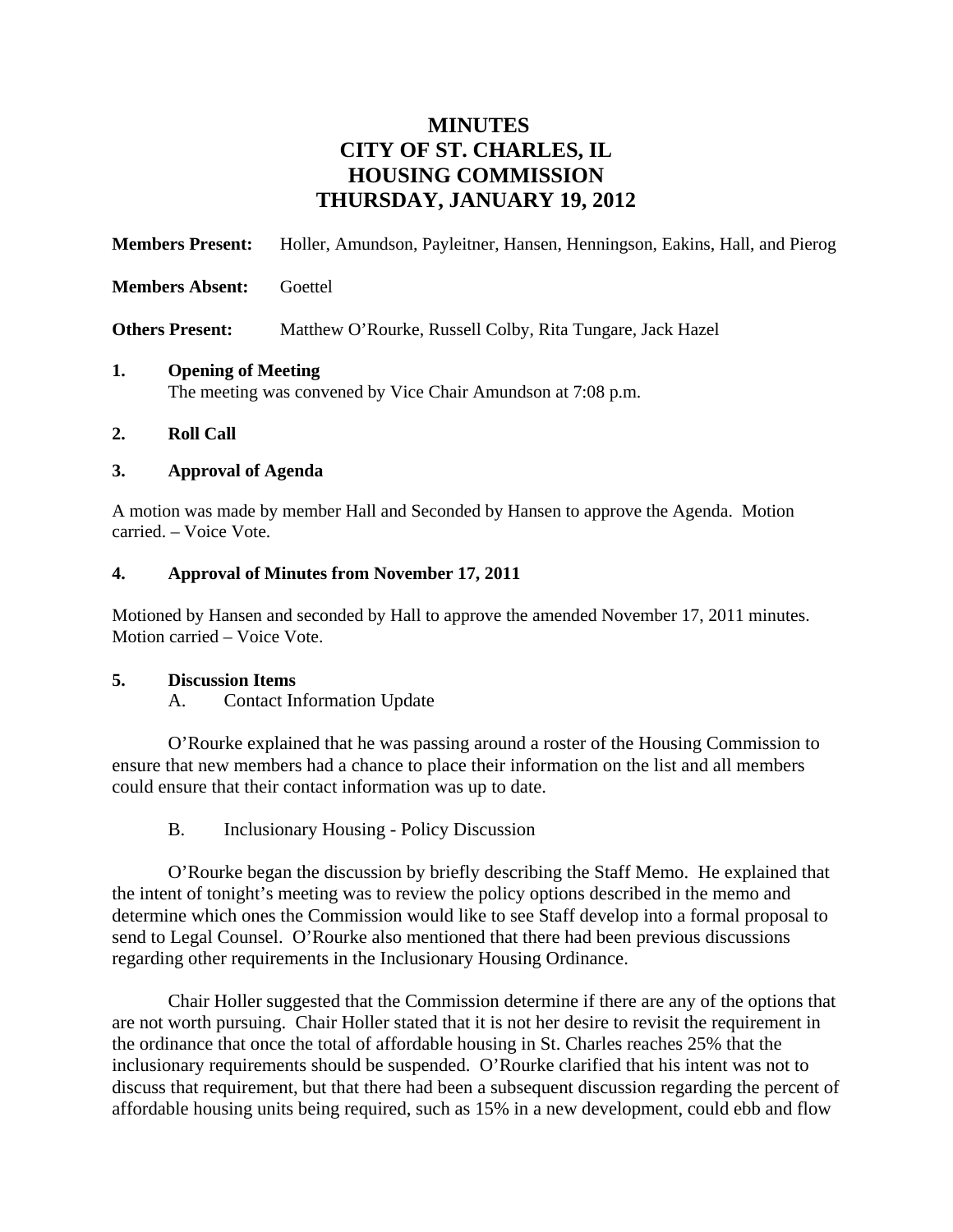with the market. It was Staff's intent to discuss that possibility.

Chair Holler then stated that her opinion was to not examine option 4. Vice Chair Amundson agreed and stated he feels like this option is more like mission creep. Chair Holler also stated that this option would provide some moderate priced units, but would not fulfill the obligations required by the state.

O'Rourke clarified that this idea was generated from the review of public servant salaries. It would seem that these groups earn more than the state mandated income, but one of the missions of the Commissions was to provide affordability for all persons who want to live in town. O'Rourke further explained that he understands the concern regarding the State requirements. O'Rourke also stated his concern that the income limits mandated by the State are too low.

Vice Chair Amundson reiterated that he does not want to modify the goals of the original ordinance. He feels that this would only lead to further modifications that would eventually undermine the intent of the ordinance.

Tungare stated that it would be good to restate the Commission's mission for the newer members.

Chair Holler also stated that the mission of the Housing Commission was to react to the 10% mandate of the Affordable Housing Planning and Appeal Act. That the City wanted to have a plan in place should the percentage of affordable housing fall below that 10% mandate. The idea at the time was that St. Charles was losing its affordable housing stock. The City did not want to be in a position in which the state could require that the City approve developments that incorporate affordable housing with no input from the City.

Chair Holler also stated that the second mission was to create a balanced community in which people who work in the City could also afford to live in the City and that this idea was not limited to public servants but also janitors, service industry employees, medical staff, etc.

Hazel asked if there have been any changes from IHDA regarding these requirements. O'Rourke stated that there has not, that IHDA is waiting for the 2010 census data to reassess the policy.

Chair Holler asked if the Commission had opinions regarding option #2 – locating affordable units offsite. Hazel stated that as a concept he is against it, unless there was a mechanism to control where these units were located. This could ensure that there is not a concentration in one area. Vice Chair Amundson stated that the economics of the housing market will eventually cause this to happen, the cheaper housing is usually located in one area. He further stated that he is ok with this concept in cases where the fee-in-lieu is allowed for 100% of the project i.e. development of 10 units or less.

O'Rourke stated that after he analyzed the concept his biggest concern is there would be no guarantee that all the required units would be provided. There is no way to determine that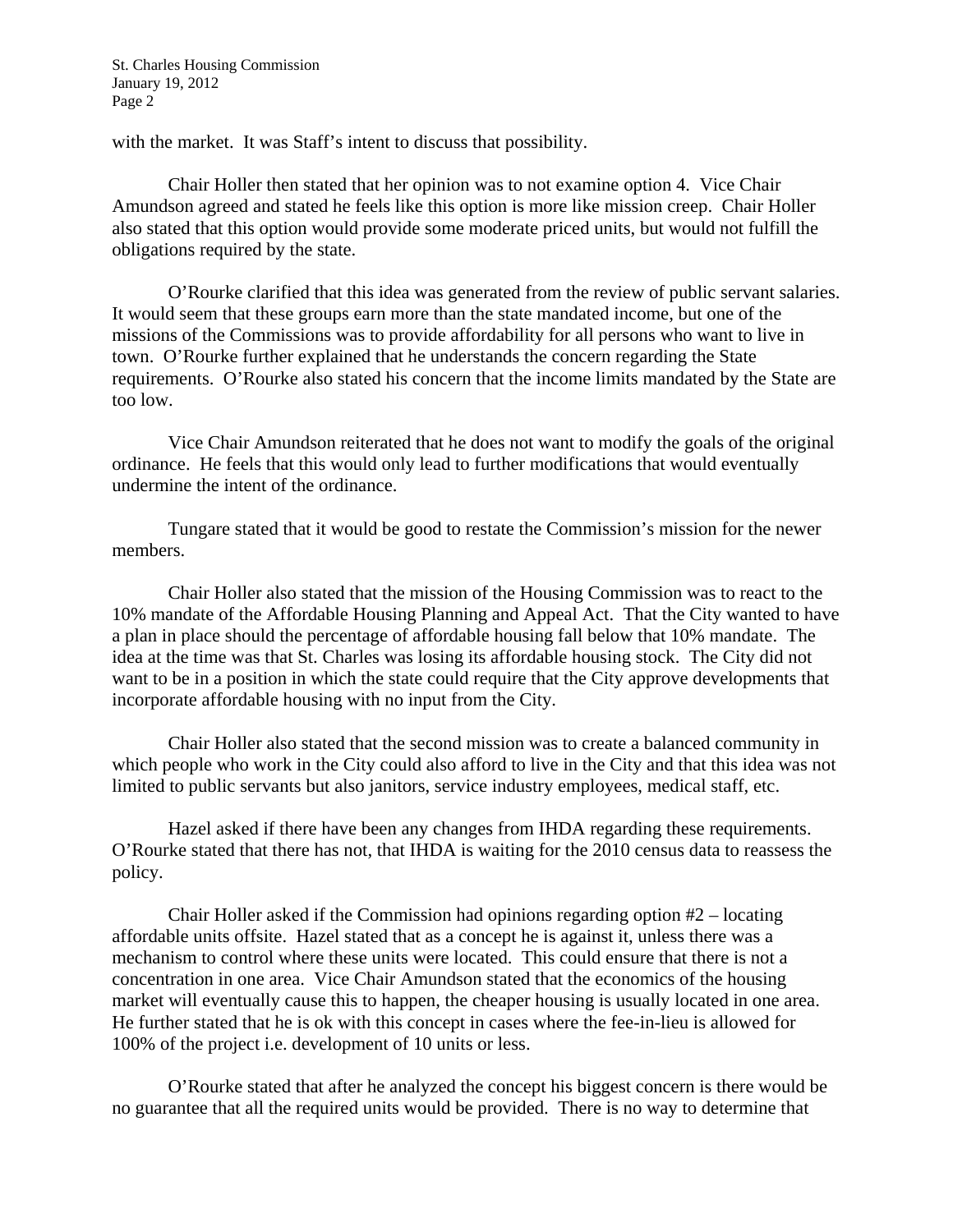enough units exist that a developer could purchase.

Chair Holler stated to the Commission that she was asked by the Planning and Development Committee if there would be a preference for fee-in-lieu. Holler stated at that meeting that the Commission's preference is for there to be units create instead of fee-in-lieu. Chair Holler asked the Commission if that still represented their opinion. The Commission concurred. She then stated that she has no issued with offsite units so long as units get built/established.

Chair Holler stated as long as that market opportunity is available it should be capitalized on. O'Rourke stated that his preference in that case would be to follow the NSP model and focus on the worst of the worst properties. The homes that won't be bought by the market because they require more improvements than the home is worth.

Hall stated that this is similar to a house in Elgin in which they paid over \$200,000 to purchase the home and sold it for \$110,000. O'Rourke stated that there is an example in town that the County paid \$280,000 for the home and rehabilitation and sold it for \$209,900. O'Rourke stated his idea is to compute a fee-in-lieu amount and use that as a guideline. Hall asked if they could just tear the home down. O'Rourke stated that the guidelines of the NSP program do not allow for that.

Eakins asked why the builder would just not pay the fee-in-lieu. O'Rourke stated that the Inclusionary Housing Ordinance does not allow the developer to pay 100% of the fee-in-lieu for larger developments. This would be a way to help them create actual units. Tungare also stated that this would be a means to maintain the community's existing stock of affordable housing.

Chair Holler asked why we care if the amount put into the houses matches the fee-in-lieu. Her preference is to just get the units. O'Rourke stated that the idea is to have some sort of objective measuring stick. Chair Holler stated that she is not as concerned with the amounts of money matching just the creation of some units even if it is less than the fee-in-lieu.

Hansen asked what happens to the fee-in-lieu. Chair Holler explained that it is deposited into the Housing Trust Fund. Hansen stated that his preference would be to have the fee-in-lieu and use it as leverage, that the funding it takes to provide one new unit could be used to provide two units in terms of assistance. Chair Holler stated that she is not sure there would be enough money to leverage.

Tungare stated that it is important to note that there is no foreseeable increase to the Housing Trust Fund without fee-in-lieu and that every developer coming into the City is asking for this waiver. The requirements for better or worse are seen as burdensome by the development community. She also stated that once these developments and redevelopment are done there will be no more opportunities to capture fee-in-lieu.

Amundson stated that he feels in the future as developments get smaller all there will be is fee-in-lieu, so units should be created when there is the opportunity to do so.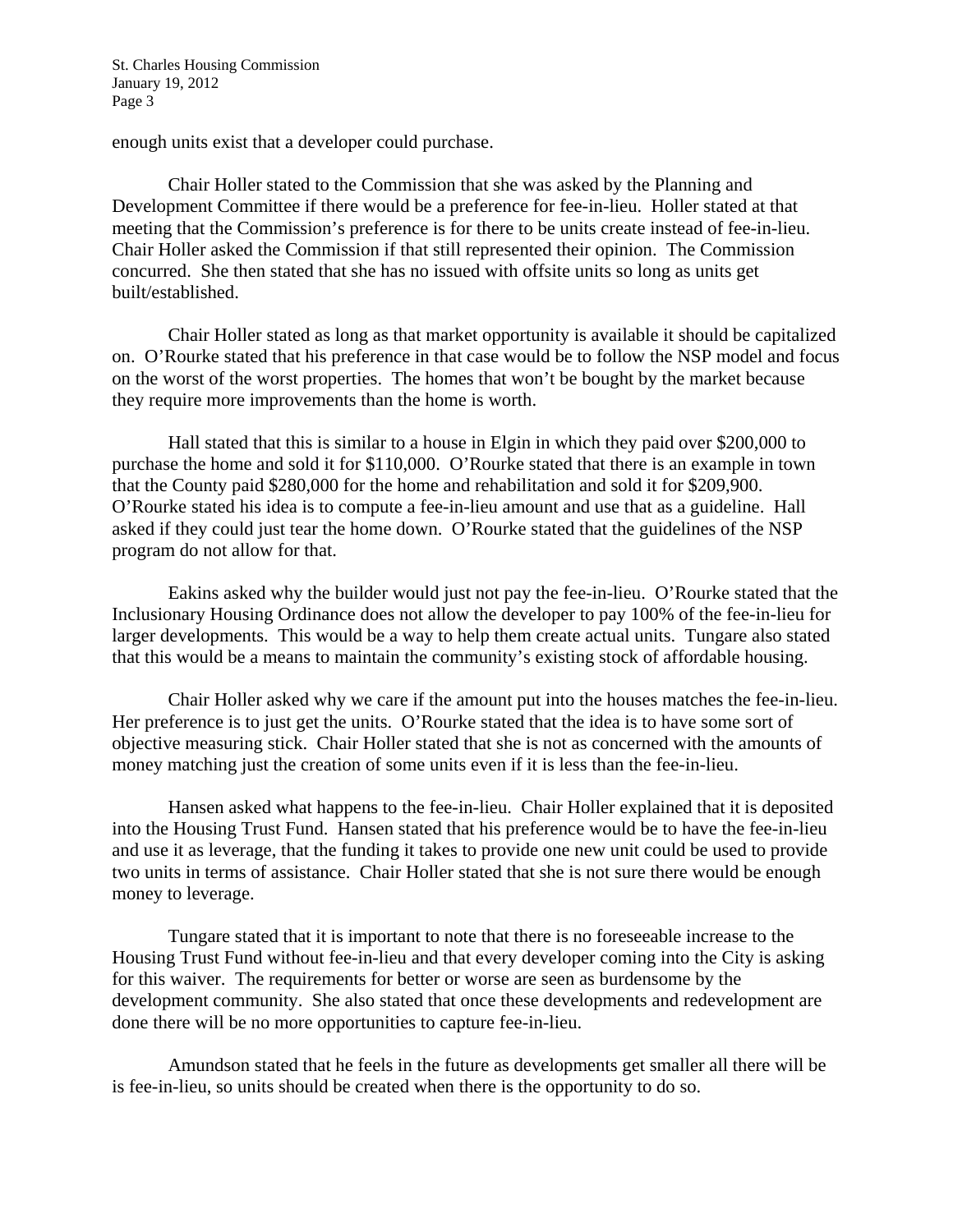Chair Holler stated that the spirit of this conversation is to create enough options for developers to create affordable units and that the Commission should create a narrow focused program where the emphasis should be on flexibility. The Commission should create a list of options that creates the quickest way to provide a unit. Hansen stated that they could pay the fee-in-lieu. O'Rourke stated that in these cases the developers are asking for a complete waiver, no units and no fee-in-lieu. Tungare stated that the trend she has observed is that all developers will be making that same request.

Hall stated that developers would ask that even if times were good and that in a builders mind this is one of the most obtrusive requirements. Hall stated that there needs to be a hard stance that they will have to meet these requirements. O'Rourke reiterated that density is not always being limited by the developers, but by the City and other mitigating circumstances. O'Rourke stated that as Staff, in these cases, there is not the possibility to state that if you provide the affordable unit you can construct one more market rate unit. That is not an option anymore.

Chair Holler stated that her intention was not to get caught up in the details of these presented options, but to frame these options as a tool for Staff to use.

Chair Holler asked if there is a consensus on which options should be pursued. Hall stated that he feels options 1 through 3 should be utilized. Chair Holler asked the Commission if there was a consensus on that statement. The Commission agreed. Hansen asked if there will be a legal review of the options. Tungare stated that there would be once Staff can draft these options into a more formal policy.

Vice Chair Amundson asked if they could review the presented options in a little more detail especially the questions proposed by Staff in the memo. The Commission agreed.

O'Rourke stated that the questions mentioned in the Staff memo don't have to be answered tonight but that his goal was to mention them to help direct the Commission when choosing which options are worth pursuing.

Vice Chair referenced the question in option 1 that should the developer be required to hire a grant writer, and stated that he feels they absolutely should be. The Commission agreed that this should be mandatory. Chair Holler stated she does not have a problem with a developer writing the grants if they have a qualified person on their Staff.

Vice Chair asked should there be a required number of applications that the developer should be required to apply to. Chair Holler stated that it would depend on the project and what's available. O'Rourke stated it that may be a better plan to not set a number, but to state that the developer needs to identify the appropriate funding sources during the zoning entitlement process.

Payleitner asked what happens if the developer does not hold up their end of the bargain or does not take the grant applications seriously. Chair Holler stated that was a great question and suggested maybe it is tied to the distribution of TIF funding. Hall asked if there is a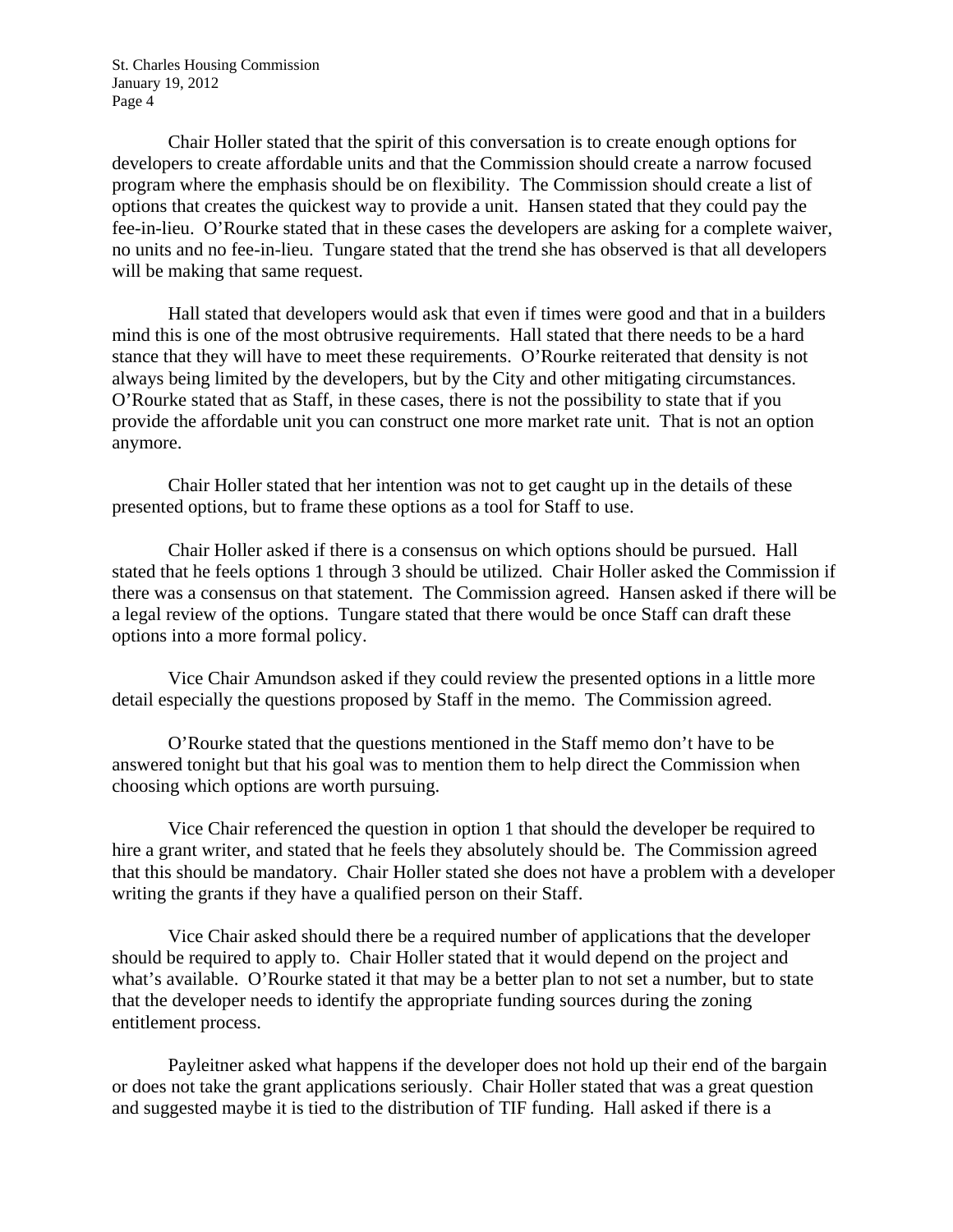performance bond available for this concept. Hansen stated that these are hard to get, and thought that the best idea would be to hold up the occupancy permit. Eakins stated that they would then have to pay the fee-in-lieu. Chair Holler reiterated that if the quality of the grants is adequate then there would be no need to hold up the occupancy.

O'Rourke stated that this type of policy would be difficult for Staff to administer, and asked how Staff could hold up occupancy for a built unit that meets code. Tungare stated that a better trigger might be at the time of building permit. Chair Holler stated that there should be a plan submitted before any building permits are issued. This plan should include details such as, which funding sources the applicant will apply to and when these applications will be filed. Tungare said that in the case of developments that have redevelopment agreements that is the appropriate place to put these requirements, but there could be developments that don't require a redevelopment agreement. O'Rourke stated that there is always a requirement to have an affordable housing agreement, and verified that this is required before any building permits are issued.

Option 2. The only question is should this be limited to the bottom category of development meaning 10 units or less? Chair Holler stated that in the spirit of creating flexibility it should be available to all residential development.

Option 3. The only outstanding question was regarding the income limits and if they should be limited to people who earn income of 80% of AMI or less. Should this be raised to a higher income level? Hansen stated that he was not sure if this type of requirement is legal. O'Rourke stated that since this is to meet the requirements of the Inclusionary Housing Ordinance that this is legal. Chair Holler also stated that what makes this legal is that a government entity has a stake financially in the construction of these projects and that is why the income of eligible households can be limited. Tungare stated that we have the Inclusionary Housing Ordinance in place and that ordinance also gives the City the ability to limit income since there is a program in place.

O'Rourke asked if the funding spent on the foreclosed homes is less than the fee-in-lieu requirement, should they pay the difference to the City. O'Rourke also stated that this could be counterintuitive since they are asking developers to do something where they are proposing to do nothing. Vice Chair Amundson stated that this makes sense. Chair Holler stated she is not concerned with the numbers matching up so long as there are units created.

Vice Chair Amundson stated that he is concerned that all developers will be drawn to these options as opposed to meeting the ordinance. Tungare stated that the development community is already asking for this waiver and that Staff does not have any alternative options to preset them with. O'Rourke reiterated that these options are in response to someone asking to provide no affordability.

Chair Holler stated that, in her opinion, these options are meant to be a fall back; however, that the ordinance as originally crafted should come first. Chair Holler asked for Staff to examine this issue in a little more detail. In particular, how and when Staff would apply these options. Vice Chair Amundson stated that there needs to be some mechanism that the developer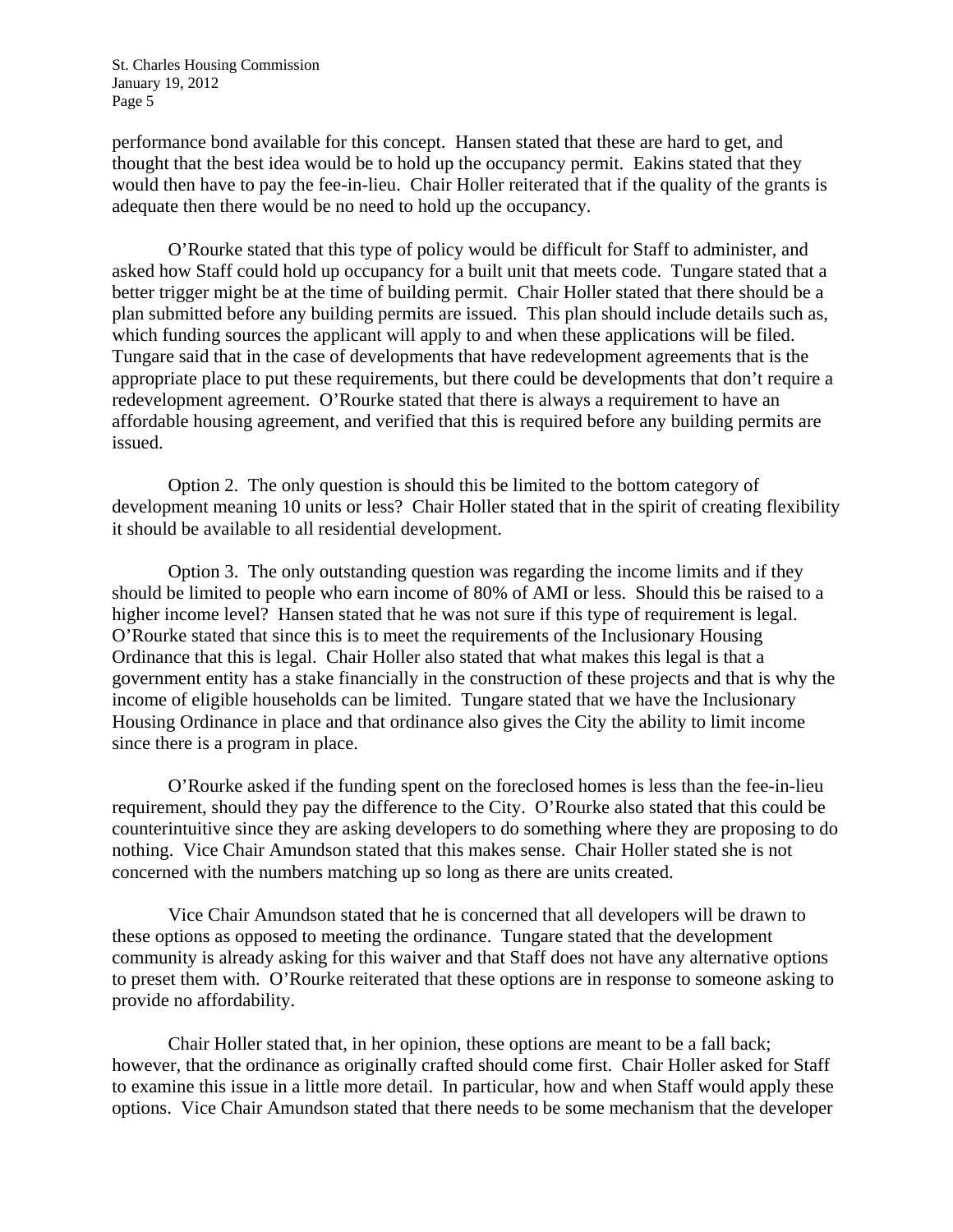provides a clear direction for when these options are used. O'Rourke agreed that Staff will have to spend some time looking at this issue. Pierog explained that there should be procedures that the Staff and developer will have to adhere to. Hansen stated that this is not about giving the developers three options, but really giving Staff three options to utilize while dealing with these developers. Staff and the Commission agreed that that is the idea behind tonight's discussion.

Hazel stated that there should still be some sort of defined trigger. O'Rourke stated that the idea is for instances in which there are no density bonuses available. O'Rourke stated that any developer can use any combination of the options discussed as well, that it's not an either or scenario. Chair Holler agreed that the Commission should be focused on providing Staff with enough options to use in negotiations with the developer.

Tungare stated that Staff will have to spend some time reviewing the structure of how these items are discussed with developers in terms of when and how these negotiations are addressed. Tungare also stated that this might entail removing the Inclusionary Housing Ordinance from the Zoning Ordinance and placing it in a separate title of the Municipal Code.

Chair Holler's concern has always been that anything that is proposed into a public body can be reviewed by that body and completely be taken out of existence. Chair Holler's other concern is that when people are seeking zoning entitlements this portion of that proposal can complicate that process. It would seem that the affordable housing issue can get away from what is important to the Plan Commission for instance, since this issue is already a requirement.

O'Rourke asked the Commission if they would like Staff to examine the feasibility of removing the Inclusionary Housing from the Zoning Ordinance. The Commission agreed that they should research this issue. Chair Holler also expressed her desire to be able to change the suggested options should new programs warrant attention. Chair Holler would like to see this as a policy that is more flexible in nature.

Tungare stated that even though policies are not in the Zoning Ordinance if they are adopted by the City Council they still have to be formally amended. Tungare stated that Staff will also devote some time in considering these options. O'Rourke stated that if this is adopted by the Council it does have more teeth.

### **6. Additional Business**

Pierog asked if affordable housing has ever been approached for a class of workers. She further explained that the idea would be to replicate what has been done in Elgin with their current artist development. The idea is to not only provide affordable housing but to create an economic focus and network of similar professionals such as artists. Hall stated that this is an interesting idea.

O'Rourke stated that is an interesting idea but typically this concept would have to be brought forward by a private developer, and could possibly receive funding assistance from public entities.